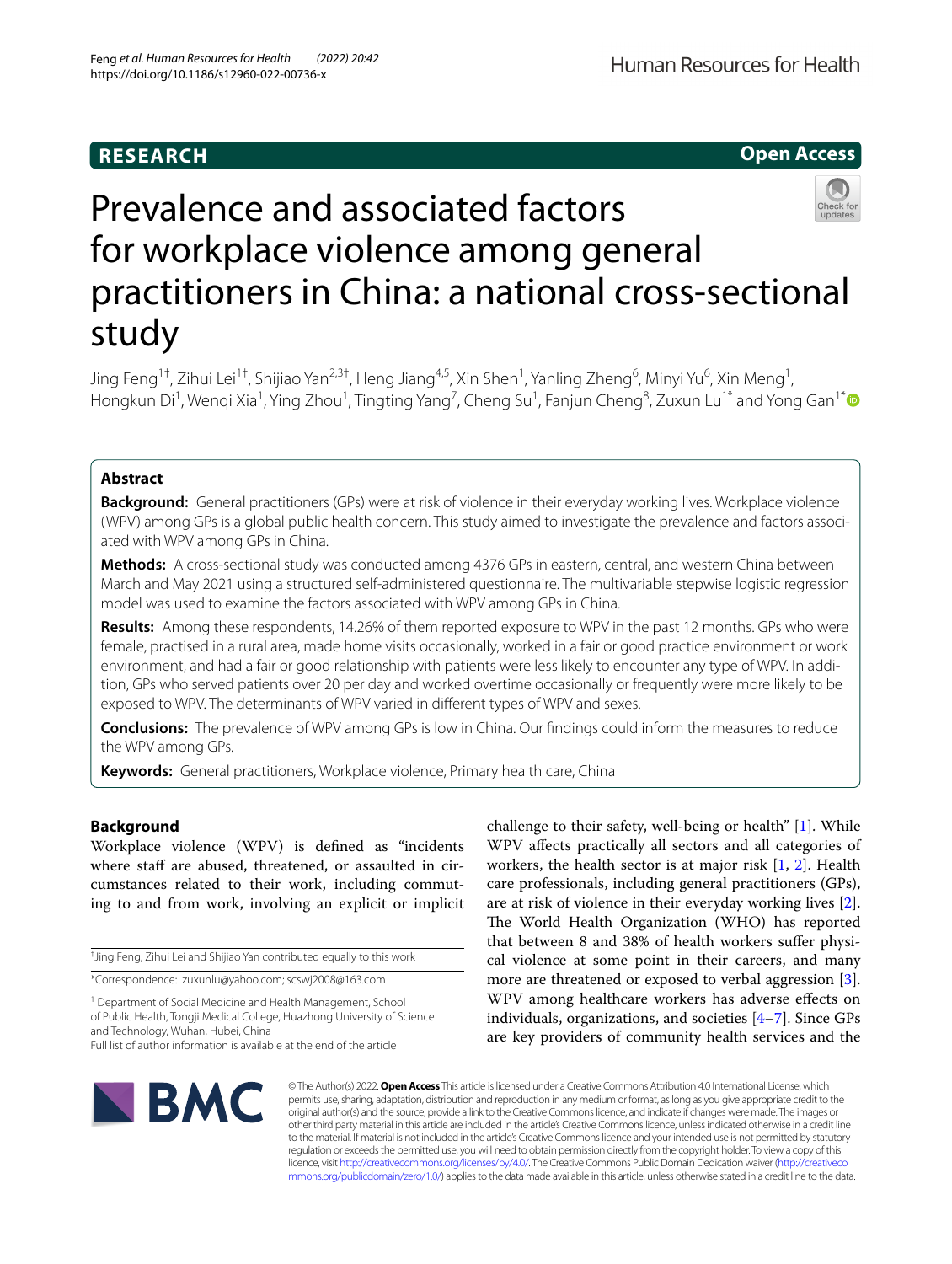backbone of the primary healthcare system, the quality of a nation's healthcare system is linked to the efficiency and effectiveness of its GPs workforce. Therefore, the primary prevention of WPV in GPs should be considered a public health priority.

Studies investigating WPV in GPs have been conducted in many developed countries  $[2, 8-20]$  $[2, 8-20]$  $[2, 8-20]$  $[2, 8-20]$  $[2, 8-20]$ . Associations between age [\[2](#page-10-1), [9,](#page-10-7) [13,](#page-10-8) [15](#page-10-9)], sex [\[2](#page-10-1), [9](#page-10-7), [12,](#page-10-10) [13](#page-10-8), [15](#page-10-9)], practice setting  $[2, 9, 12]$  $[2, 9, 12]$  $[2, 9, 12]$  $[2, 9, 12]$  $[2, 9, 12]$  $[2, 9, 12]$ , working hours  $[2, 12, 15]$  $[2, 12, 15]$  $[2, 12, 15]$  $[2, 12, 15]$  $[2, 12, 15]$ , years in practice  $[2, 9, 15]$  $[2, 9, 15]$  $[2, 9, 15]$  $[2, 9, 15]$  $[2, 9, 15]$  $[2, 9, 15]$ , full or part-time  $[9]$  $[9]$ , and home visits  $[9]$ , [15\]](#page-10-9) and WPV among GPs have been investigated in the previous studies. A few research studies have investigated the prevalence and factors associated with WPV among GPs in China [\[6](#page-10-11), [7,](#page-10-4) [21](#page-10-12), [22\]](#page-10-13). However, the sample size (ranging from 442 to 1015), practice setting (only township hospitals or one province), and infuencing factors associated with WPV (mainly socio-demographic factors) investigated in these studies were limited. Thus, this study aimed to conduct a more comprehensive survey to investigate WPV and its determinants among Chinese GPs at the national level. Additionally, the characteristics, reasons, and reactions to WPV and gender diferences of infuencing factors in diferent types of WPV among GPs were analyzed in our study.

# **Methods**

# **Study population**

A national cross-sectional study was conducted between March and May 2021 in China. A multi-stage stratifed random sampling strategy was used to obtain research samples. First, fve provincial administrative regions were randomly selected from each of three diferent levels of economic development and geographical regions, eastern China (Shanghai, Liaoning, Zhejiang, Guangdong, and Fujian), central China (Hubei, Hunan, Shanxi, Anhui, and Henan), and western China (Chongqing, Sichuan, Shaanxi, Yunnan, and Guangxi Zhuang Autonomous Region). Second, 40 community health service institutions were randomly selected from each province. Third, 40% of on-post GPs with 1 year or more of work experience were randomly selected from each community health service institution to complete a self-administered questionnaire through WeChat. A total of 4632 GPs were invited to participate in this survey. The 256 questionnaires were excluded because of logical errors, and 4376 were identifed as eligible questionnaires and used in this analysis, yielding a response rate of 94.47%.

The study protocol was approved by the Ethics Committee of the Tongji Medical College Institutional Review Board, Huazhong University of Science and Technology, Wuhan, China (no. [2021] IEC (S099)). Informed consent was obtained from all survey participants.

# **Questionnaire design and content**

The questionnaire was designed based on a literature review, group discussions, and mock interviews. It included nine parts: socio-demographic information, work-related factors, perceived over-qualifcation, professional identity, WPV, depression symptoms, career orientation, psychological capital, and intention to stay. Socio-demographic data were region, age, sex, ethnicity, marital status, education level, and annual personal income. Work-related factors included work tenure, practice setting, contract status, professional title, management responsibility, weekly working hours, daily consultation numbers, consultation length per capita, administrative task, working overtime, frequency of home visits, workload, occupational stress, occupational development opportunities, work environment, the relationship between colleagues, recognition by residents, physician–patient relations, and practice environment. The WPV section collected the prevalence, reasons, and characteristics of WPV. Given the purpose of this study, the data from sections 1, 2, and 5 were included.

# **Measurement**

WPV was evaluated by the Chinese version of the Work-place Violence Scale developed by Wang et al. [[23](#page-10-14)]. The scale has good reliability and validity for measuring the incidence of WPV when applied to medical staff in China [[6,](#page-10-11) [24\]](#page-10-15). It includes 5 items measured with a four-point Likert scale ranging from 0 (never) to 3 (more than 3 times/year). In this study, the Cronbach's alpha for WPV was 0.81. WPV was classifed as physical (physical assault and physical sexual assault) and non-physical (verbal abuse, threats, and verbal sexual harassment) violence. Moreover, the GPs reported their experience of WPV in the past year before taking the survey.

# **Data collection and quality control**

To improve the quality of the questionnaire, a pre-test was conducted in Wuhan's community health centres (CHCs). An online questionnaire designed using the software Questionnaire Star was distributed to the GPs through WeChat. To prevent duplicate records from the same participant, each device (e.g., smartphone or computer) was limited to complete the questionnaire once. Data were entered into a web-based database by trained investigators to ensure accuracy.

# **Data analysis**

All analyses were performed using Statistical Package for Social Sciences (SPSS, Inc., Chicago, IL, Version 26.0). The descriptive statistics for the categorical variables were reported as the frequency (percentage).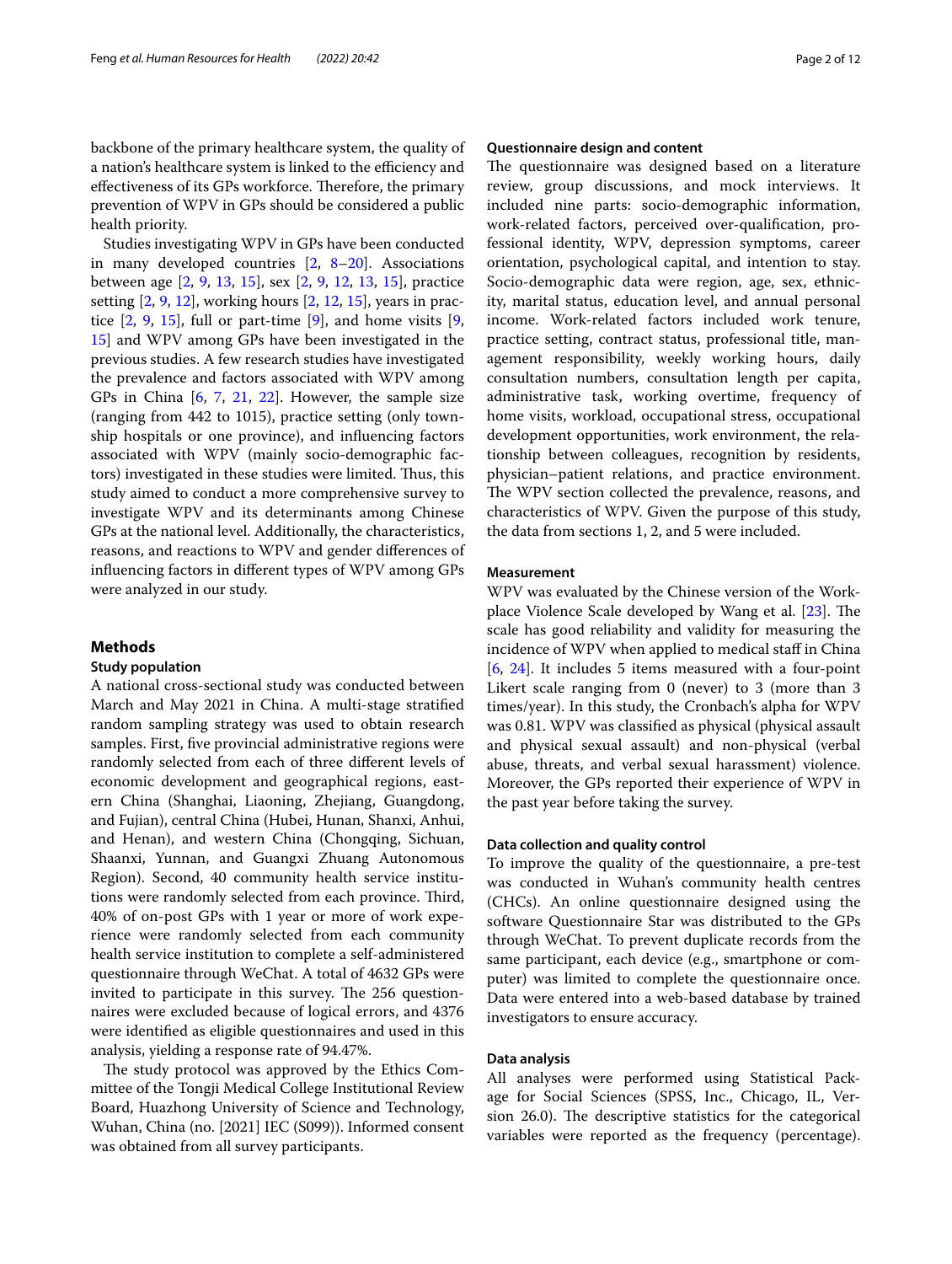Multivariable stepwise logistic regression model was used to examine potential impact factors for WPV among GPs. The dependent variables, including any type of violence, physical violence, and non-physical violence, were treated as categorical variables. The predictive variables included all socio-demographic characteristics and workrelated factors of GPs. The multivariable stepwise logistic regression analysis (cutofs for selection and elimination:  $P=0.05$  and  $P=0.10$ , respectively) was used to calculate the odds ratios (ORs) and 95% confdence intervals (CIs) for factors associated with the prevalence of WPV toward GPs. A value of  $P < 0.05$  (two-tailed) was considered statistically signifcant.

# **Results**

Among the respondents, nearly half of GPs (46.07%) were from the eastern region, and 27.06% and 26.87% of GPs were from central and western China, respectively. The mean age of respondents was 40.64 [standard error  $(SD) = 8.62$ , ranging from 21 to 75 years]. More than half were females. The majority of respondents were Han Chinese, married, had a bachelor's degree, and had an annual personal income lower than  $100,000 \frac{y}{x}$  $100,000 \frac{y}{x}$  (Table 1). Most of GPs practised in urban areas, had a permanent contract, and had no management responsibility. Nearly half of GPs worked less than 10 years, had intermediate professional titles, and worked less than 40 h a week. More details of work-related factors of GPs are shown in Table [2](#page-3-0).

# **Prevalence of WPV**

Table [3](#page-4-0) shows the prevalence of fve types of violence in Chinese GPs in the past 12 months. Verbal abuse was the most common type of violence (13.44%), followed by threat (9.23%), verbal sexual harassment (4.68%), physical assault  $(4.59%)$ , and physical sexual assault  $(2.29%)$ . The prevalence of any type of WPV, non-physical violence,

<span id="page-2-0"></span>**Table 1** Distributions of demographic characteristics of WPV in general practitioners

| Variable                                 | Total $n$ (%) | Any type of WPV <sup>*</sup> n (%) | Physical violence n (%) | Non-physical<br>violence $n$ (%) |  |
|------------------------------------------|---------------|------------------------------------|-------------------------|----------------------------------|--|
| Total                                    | 4376 (100.00) | 624 (100.00)                       | 236 (100.00)            | 614 (100.00)                     |  |
| Region                                   |               |                                    |                         |                                  |  |
| Eastern China                            | 2016 (46.07)  | 300 (48.08)                        | 110 (46.61)             | 296 (48.21)                      |  |
| Central China                            | 1184 (27.06)  | 184 (29.49)                        | 69 (29.24)              | 181 (29.48)                      |  |
| Western China                            | 1176 (26.87)  | 140 (22.44)                        | 57 (24.15)              | 137 (22.31)                      |  |
| Age (years)                              |               |                                    |                         |                                  |  |
| < 30                                     | 471 (10.76)   | 64 (10.26)                         | 22 (9.32)               | 63 (10.26)                       |  |
| $30 -$                                   | 1509 (34.48)  | 228 (36.54)                        | 73 (30.93)              | 226 (36.81)                      |  |
| $40 -$                                   | 1684 (38.48)  | 244 (39.10)                        | 102 (43.22)             | 240 (39.09)                      |  |
| $\geq 50$                                | 712 (16.27)   | 88 (14.10)                         | 39 (16.53)              | 85 (13.84)                       |  |
| Sex                                      |               |                                    |                         |                                  |  |
| Male                                     | 1778 (40.63)  | 321 (51.44)                        | 149 (63.14)             | 314 (51.14)                      |  |
| Female                                   | 2598 (59.37)  | 303 (48.56)                        | 87 (36.86)              | 300 (48.86)                      |  |
| Ethnicity                                |               |                                    |                         |                                  |  |
| Han                                      | 4065 (92.89)  | 587 (94.07)                        | 219 (92.80)             | 579 (94.30)                      |  |
| Others                                   | 311 (7.11)    | 37 (5.93)                          | 17(7.20)                | 35 (5.70)                        |  |
| Marital status                           |               |                                    |                         |                                  |  |
| Unmarried/widowed/divorced               | 564 (12.89)   | 79 (12.66)                         | 28 (11.86)              | 77 (12.54)                       |  |
| Married                                  | 3812 (87.11)  | 545 (87.34)                        | 208 (88.14)             | 537 (87.46)                      |  |
| Education level                          |               |                                    |                         |                                  |  |
| Associate's degree or vocational diploma | 1103 (25.21)  | 120 (19.23)                        | 53 (22.46)              | 112 (18.24)                      |  |
| Bachelor degree                          | 2974 (67.96)  | 455 (72.92)                        | 169 (71.61)             | 453 (73.78)                      |  |
| Master degree or higher                  | 299 (6.83)    | 49 (7.85)                          | 14(5.93)                | 49 (7.98)                        |  |
| Annual personal income (¥)               |               |                                    |                         |                                  |  |
| < 100,000                                | 2930 (66.96)  | 410 (65.71)                        | 159 (67.37)             | 400 (65.15)                      |  |
| 100,000-                                 | 1001 (22.87)  | 141 (22.60)                        | 55 (23.31)              | 141 (22.96)                      |  |
| $\geq$ 150,000                           | 445 (10.17)   | 73 (11.70)                         | 22 (9.32)               | 73 (11.89)                       |  |

*WPV* workplace violence

∗ Includes those who experienced only physical, only non-physical, or both types of workplace violence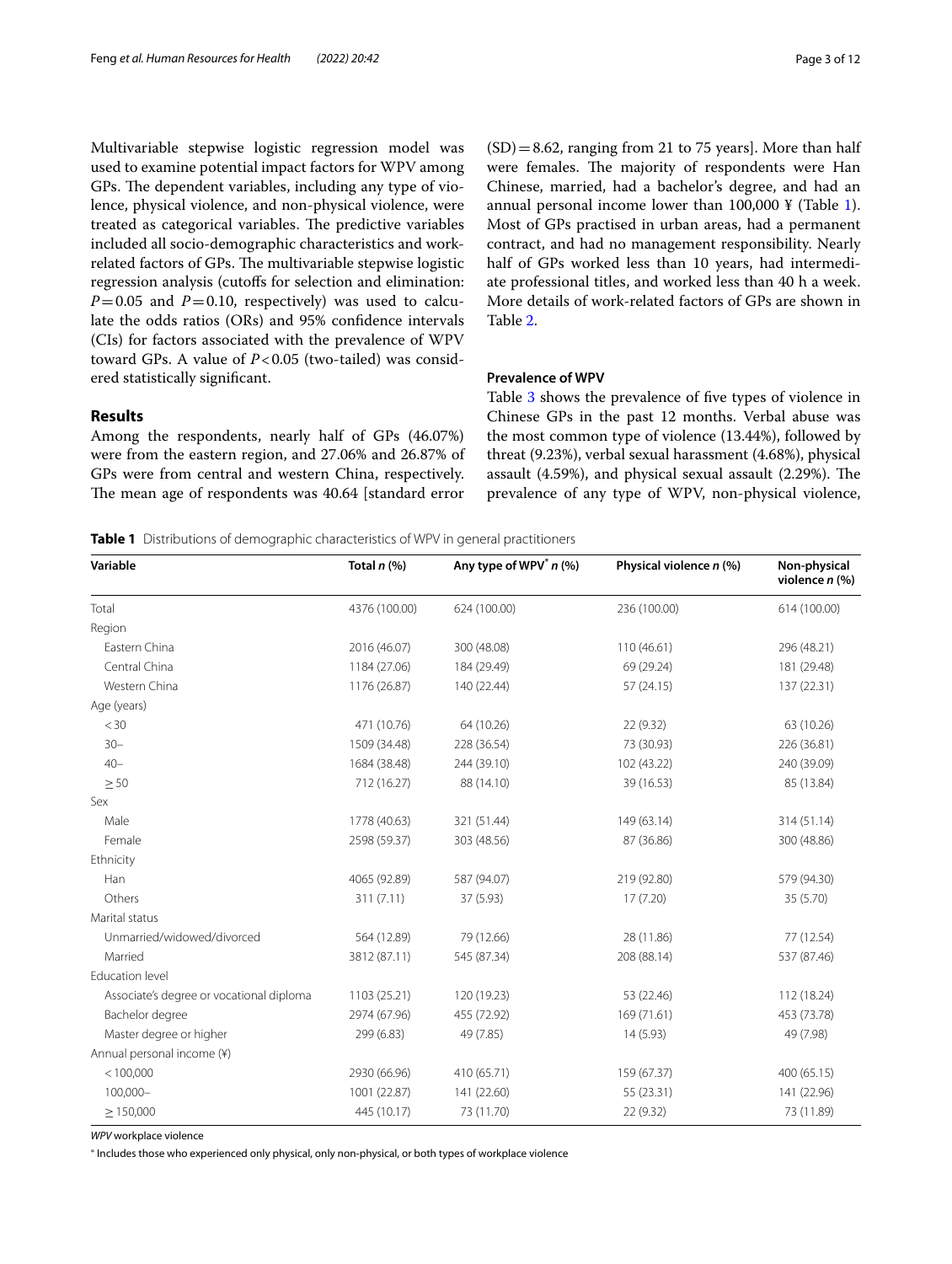| Variable                                 | Total $n$ (%) | Any type of WPV <sup>*</sup> $n$ (%) | Physical violence n (%)<br>Non-physical<br>violence n (%) |              |
|------------------------------------------|---------------|--------------------------------------|-----------------------------------------------------------|--------------|
| Total                                    | 4376 (100.00) | 624 (100.00)                         | 236 (100.00)                                              | 614 (100.00) |
| Work tenure (years)                      |               |                                      |                                                           |              |
| < 10                                     | 1984 (45.34)  | 270 (43.27)                          | 92 (38.98)                                                | 263 (42.83)  |
| $10 -$                                   | 1442 (32.95)  | 203 (32.53)                          | 86 (36.44)                                                | 201 (32.74)  |
| $\geq$ 20                                | 950 (21.71)   | 151 (24.20)                          | 58 (24.58)                                                | 150 (24.43)  |
| Practice setting                         |               |                                      |                                                           |              |
| Urban                                    | 3335 (76.21)  | 501 (80.29)                          | 182 (77.12)                                               | 494 (80.46)  |
| Rural                                    | 1041 (23.79)  | 123 (19.71)                          | 54 (22.88)                                                | 120 (19.54)  |
| Contract status                          |               |                                      |                                                           |              |
| Temporary                                | 1072 (24.50)  | 139 (22.28)                          | 51 (21.61)                                                | 136 (22.15)  |
| Permanent                                | 3304 (75.50)  | 485 (77.72)                          | 185 (78.39)                                               | 478 (77.85)  |
| Professional title                       |               |                                      |                                                           |              |
| Elementary or below                      | 1647 (37.64)  | 199 (31.89)                          | 71 (30.08)                                                | 192 (31.27)  |
| Intermediate                             | 1964 (44.88)  | 299 (47.92)                          | 117 (49.58)                                               | 296 (48.21)  |
| Senior                                   | 765 (17.48)   | 126 (20.19)                          | 48 (20.34)                                                | 126 (20.52)  |
| Management responsibility                |               |                                      |                                                           |              |
| Yes                                      | 1048 (23.95)  | 162 (25.96)                          | 69 (29.24)                                                | 158 (25.73)  |
| No                                       | 3328 (76.05)  | 462 (74.04)                          | 167 (70.76)                                               | 456 (74.27)  |
| Weekly working hours                     |               |                                      |                                                           |              |
| $\leq 40$                                | 2018 (46.12)  | 246 (39.42)                          | 87 (36.86)                                                | 242 (39.41)  |
| $40 -$                                   | 1324 (30.26)  | 189 (30.29)                          | 60 (25.42)                                                | 186 (30.29)  |
| > 50                                     | 1034 (23.63)  | 189 (30.29)                          | 89 (37.71)                                                | 186 (30.29)  |
| Daily consultation numbers               |               |                                      |                                                           |              |
| < 20                                     | 1322 (30.21)  | 130 (20.83)                          | 54 (22.88)                                                | 126 (20.52)  |
| $20 -$                                   | 1649 (37.68)  | 215 (34.46)                          | 86 (36.44)                                                | 211 (34.36)  |
| $\geq 40$                                | 1405 (32.11)  | 279 (44.71)                          | 96 (40.68)                                                | 277 (45.11)  |
| Consultation length per capita (minutes) |               |                                      |                                                           |              |
| $\leq$ 10                                | 2942 (67.23)  | 456 (73.08)                          | 159 (67.37)                                               | 450 (73.29)  |
| $10 -$                                   | 1053 (24.06)  | 124 (19.87)                          | 52 (22.03)                                                | 121 (19.71)  |
| >20                                      | 381 (8.71)    | 44 (7.05)                            | 25 (10.59)                                                | 43 (7.00)    |
| Administrative task (% total workload)   |               |                                      |                                                           |              |
| $\leq$ 10                                | 2671 (61.01)  | 349 (55.93)                          | 124 (52.54)                                               | 344 (56.03)  |
| $11 -$                                   | 810 (18.51)   | 122 (19.55)                          | 45 (19.07)                                                | 120 (19.54)  |
| >20                                      | 895 (20.45)   | 153 (24.52)                          | 67 (28.39)                                                | 150 (24.43)  |
| Working overtime                         |               |                                      |                                                           |              |
| Never                                    | 81 (1.85)     | 2(0.32)                              | 1(0.42)                                                   | 2(0.33)      |
| Occasion                                 | 2058 (47.03)  | 206 (33.01)                          | 66 (27.97)                                                | 201 (32.74)  |
| Frequent                                 | 2237 (51.12)  | 416 (66.67)                          | 169 (71.61)                                               | 411 (66.94)  |
| Home visit                               |               |                                      |                                                           |              |
| Never                                    | 210 (4.80)    | 39 (6.25)                            | 19 (8.05)                                                 | 39 (6.35)    |
| Occasion                                 | 1525 (34.85)  | 187 (29.97)                          | 71 (30.08)                                                | 182 (29.64)  |
| Frequent                                 | 2641 (60.35)  | 398 (63.78)                          | 146 (61.86)                                               | 393 (64.01)  |
| Workload                                 |               |                                      |                                                           |              |
| Low                                      | 43 (0.98)     | 3(0.48)                              | 2(0.85)                                                   | 3(0.49)      |
| Intermediate                             | 1405 (32.11)  | 118 (18.91)                          | 36 (15.25)                                                | 116 (18.89)  |
| High                                     | 2928 (66.91)  | 503 (80.61)                          | 198 (83.90)                                               | 495 (80.62)  |
| Occupational stress                      |               |                                      |                                                           |              |
| Low                                      | 74 (1.69)     | 8(1.28)                              | 3(1.27)                                                   | 8(1.30)      |
| Intermediate                             | 1488 (34.00)  | 122 (19.55)                          | 35 (14.83)                                                | 120 (19.54)  |

# <span id="page-3-0"></span>**Table 2** Distributions of work-related factors of WPV in general practitioners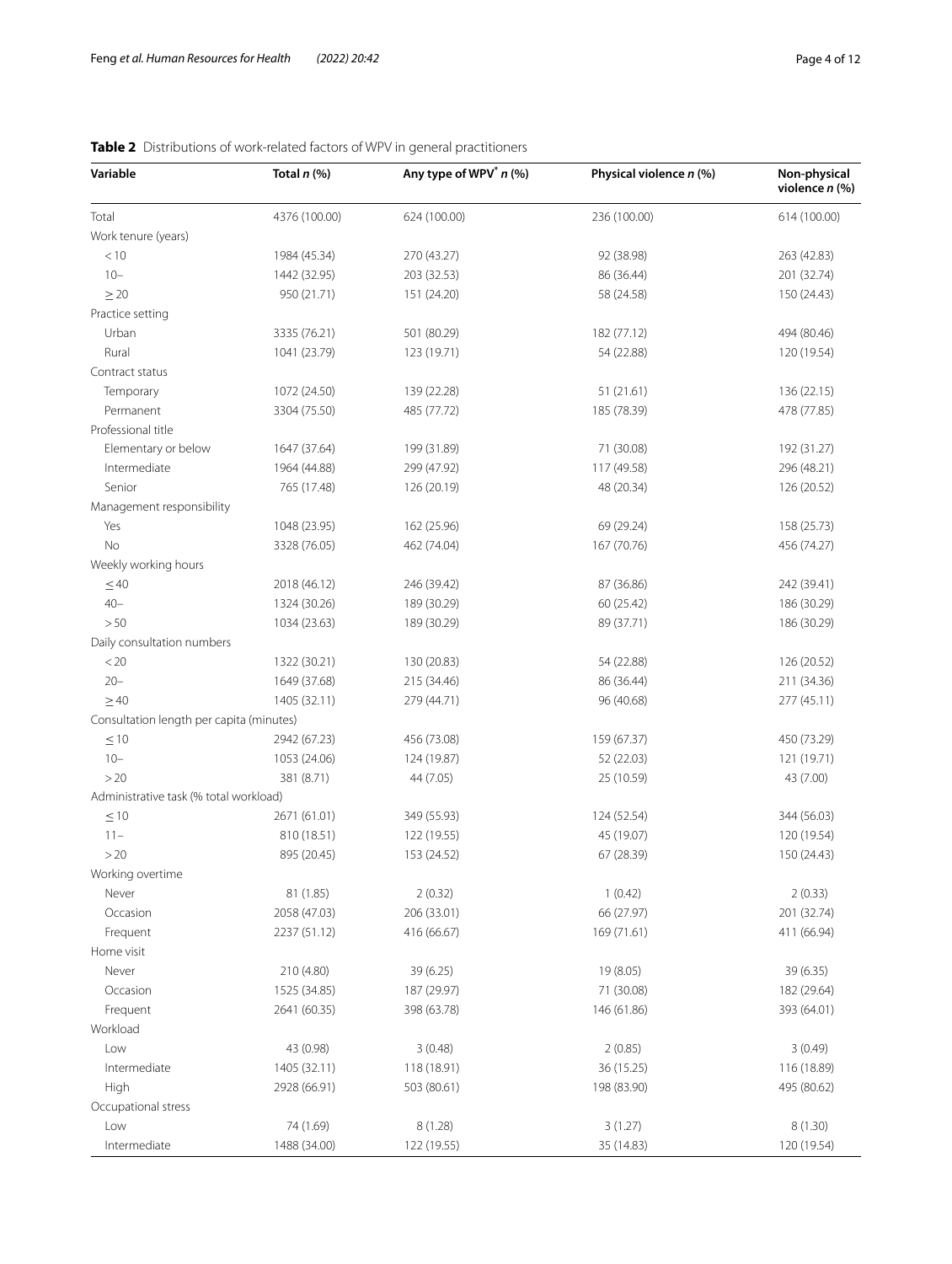# **Table 2** (continued)

| Variable                               | Total $n$ (%) | Any type of WPV <sup>*</sup> n (%) | Physical violence n (%) | Non-physical<br>violence $n$ (%) |  |
|----------------------------------------|---------------|------------------------------------|-------------------------|----------------------------------|--|
| High                                   | 2814 (64.31)  | 494 (79.17)                        | 198 (83.90)             | 486 (79.15)                      |  |
| Occupational development opportunities |               |                                    |                         |                                  |  |
| Fewer                                  | 1732 (39.58)  | 319 (51.12)                        | 124 (52.54)             | 315 (51.30)                      |  |
| General                                | 2116 (48.35)  | 254 (40.71)                        | 88 (37.29)              | 250 (40.72)                      |  |
| More                                   | 528 (12.07)   | 51 (8.17)                          | 24 (10.17)              | 49 (7.98)                        |  |
| Work environment                       |               |                                    |                         |                                  |  |
| Bad                                    | 644 (14.72)   | 168 (26.92)                        | 70 (29.66)              | 165 (26.87)                      |  |
| Fair                                   | 2368 (54.11)  | 327 (52.40)                        | 118 (50.00)             | 321 (52.28)                      |  |
| Good                                   | 1364 (31.17)  | 129 (20.67)                        | 48 (20.34)              | 128 (20.85)                      |  |
| Relationship between colleagues        |               |                                    |                         |                                  |  |
| Bad                                    | 23(0.53)      | 11(1.76)                           | 8(3.39)                 | 11(1.79)                         |  |
| Fair                                   | 636 (14.53)   | 108 (17.31)                        | 59 (25.00)              | 106 (17.26)                      |  |
| Good                                   | 3717 (84.94)  | 505 (80.93)                        | 169 (71.61)             | 497 (80.94)                      |  |
| Recognition by residents               |               |                                    |                         |                                  |  |
| Low                                    | 772 (17.64)   | 179 (28.69)                        | 64(27.12)               | 175 (28.50)                      |  |
| Intermediate                           | 2194 (50.14)  | 311 (49.84)                        | 119 (50.42)             | 306 (49.84)                      |  |
| High                                   | 1410 (32.22)  | 134 (21.47)                        | 53 (22.46)              | 133 (21.66)                      |  |
| Physician-patient relations            |               |                                    |                         |                                  |  |
| Bad                                    | 684 (15.63)   | 226 (36.22)                        | 90 (38.14)              | 223 (36.32)                      |  |
| Fair                                   | 2088 (47.71)  | 297 (47.60)                        | 110 (46.61)             | 293 (47.72)                      |  |
| Good                                   | 1604 (36.65)  | 101 (16.19)                        | 36 (15.25)              | 98 (15.96)                       |  |
| Practice environment                   |               |                                    |                         |                                  |  |
| Bad                                    | 903 (20.64)   | 252 (40.38)                        | 99 (41.95)              | 247 (40.23)                      |  |
| Fair                                   | 2471 (56.47)  | 305 (48.88)                        | 116 (49.15)             | 301 (49.02)                      |  |
| Good                                   | 1002 (22.90)  | 67 (10.74)                         | 21 (8.90)               | 66 (10.75)                       |  |

*WPV* workplace violence

∗ Includes those who experienced only physical, only non-physical, or both types of workplace violence

<span id="page-4-0"></span>

|  |  |  |  |  |  | Table 3 Frequency of five types of violence among general practitioners |
|--|--|--|--|--|--|-------------------------------------------------------------------------|
|--|--|--|--|--|--|-------------------------------------------------------------------------|

| Type of violence         | Once $n$ $%$ | Two or three times $n$ (%) | More than three times $n$ (%) | Total $n$ $(\%)$ |
|--------------------------|--------------|----------------------------|-------------------------------|------------------|
| Physical assault         | 121(2.77)    | 60 (1.37)                  | 20(0.46)                      | 201 (4.59)       |
| Verbal abuse             | 153 (3.50)   | 199 (4.55)                 | 236 (5.39)                    | 588 (13.44)      |
| Threat                   | 191 (4.36)   | 122 (2.79)                 | 91(2.08)                      | 404 (9.23)       |
| Verbal sexual harassment | 93(2.13)     | 55 (1.26)                  | 57 (1.30)                     | 205 (4.68)       |
| Physical sexual assault  | 56 (1.28)    | 25(0.57)                   | 19(0.43)                      | 100(2.29)        |

and physical violence was 14.26%, 14.03%, and 5.39%, respectively.

# **Reasons and characteristics of WPV**

Table [4](#page-5-0) shows statistics of the characteristics and reasons for the latest WPV in the last 12 months. We found that the main perpetrators of WPV toward to GPs were patients and 79.49% of perpetrators were males. The WPV was more prevalent among respondents who worked morning shifts and most of the WPV incidents

occurred in GPs' offices. In addition, the top three reasons for causing WPV were "unmet patients' needs", "long waiting times", and "being unsatisfed with GPs' service". The top three corresponding actions were "sought help from their managers", "took no action", and "stopped the perpetrations".

# **Factors associated with WPV**

Table [5](#page-7-0) shows the results of multivariable stepwise logistic regression analysis. GPs who were female ( $OR = 0.67$ ),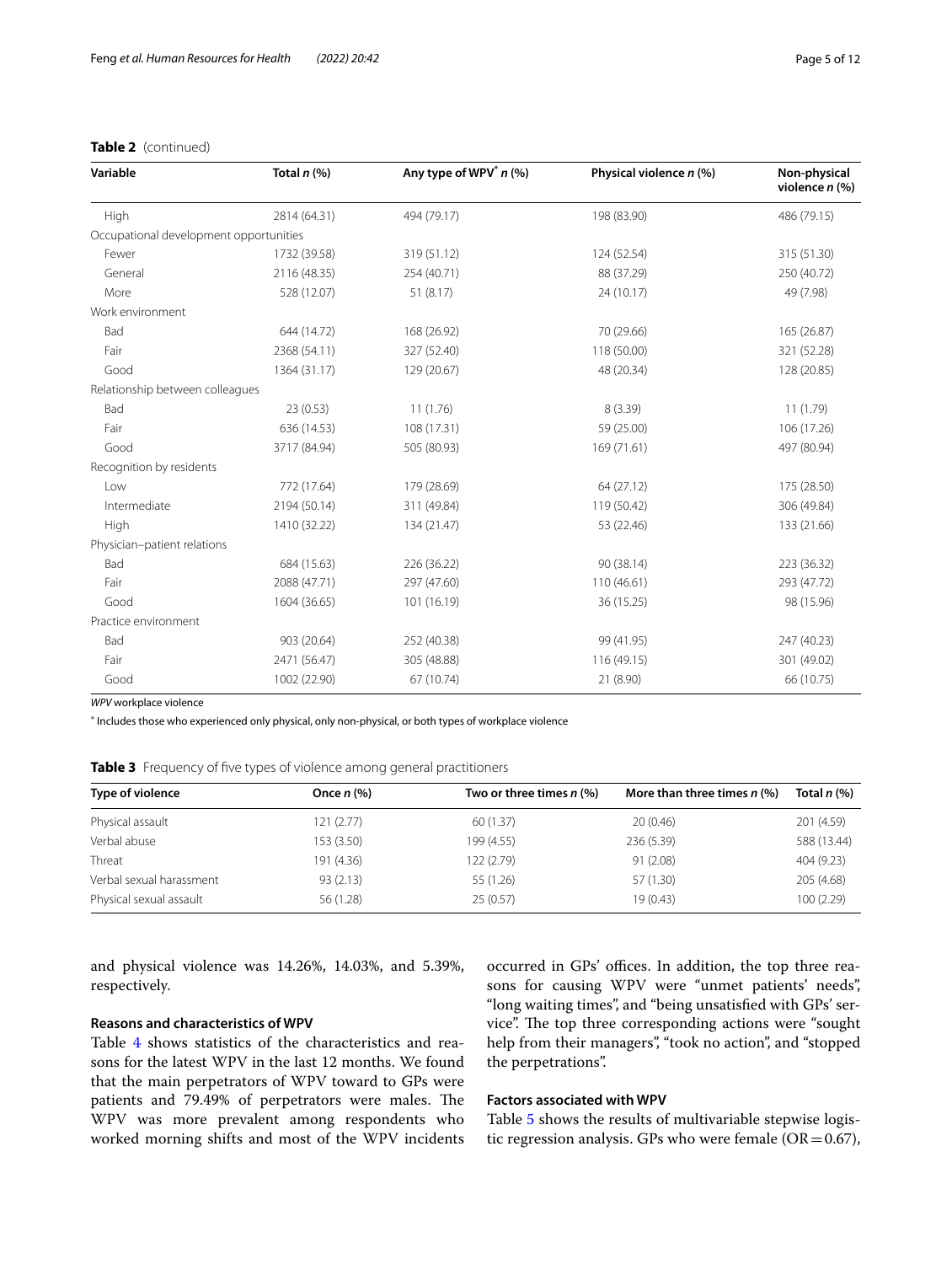# **Variable Any type of WPV\*** *n* **(%) Physical violence** *n* **(%) Non-physical violence** *n* **(%)** Total 624 (100.00) 236 (100.00) 614 (100.00) Perpetrators Patients 316 (50.64) 316 (50.64) 316 (50.64) 316 (50.64) 316 (50.98) Patients' families 252 (40.38) 225 (39.90) 252 (40.38) 225 (39.90  $\text{Colleagues}$  8 (1.28) 5 (2.12) 8 (1.28) Managers/Supervisors 3 (0.48) 3 (0.48) 3 (0.48) 3 (0.49) 3 (0.49) 3 (0.49) External colleagues 1 (0.16) 1 (0.16) 1 (0.16) 0 (0.00) 1 (0.16) General public 20 (3.26) 20 (3.21) 20 (3.21) 9 (3.81) 20 (3.26) Visitors 11 (1.79) 11 (1.76) 11 (1.76) 12 (2.54) 11 (1.79) 11 (1.79) Others 13 (2.08) 13 (2.08) 13 (2.08) 13 (2.08) 13 (2.08) 13 (2.12) Sex of perpetrators Male 1988 1993 1994 1996 (79.49) 187 (79.24) 187 (79.24) 487 (79.32) Female 128 (20.51) 49 (20.76) 127 (20.68) Age of perpetrators (years)  $(4.17)$   $26(4.17)$   $13(5.51)$   $24(3.91)$ 30– 86 (13.78) 42 (17.80) 84 (13.68) 40– 127 (20.35) 55 (23.31) 125 (20.36) 50– 185 (29.65) 68 (28.81) 183 (29.80)  $\geq$  60 196 (31.92) 57 (24.15) 57 (24.15) 57 (31.92) Time of violence Morning shifts 331 (53.04) 331 (53.04) 103 (43.64) 326 (53.09) 326 (53.09) Afternoon shifts 156 (25.41) 158 (25.32) 56 (23.73) 156 (25.73 Night shifts 100 (16.29) 101 (16.19) 101 (16.19) 60 (25.42) 60 (25.42) 100 (16.29) After hours 32 (5.21) 32 (5.21) 33 (5.45) 32 (5.45) 32 (5.45) 32 (5.21) Settings of violence Wards 31 (4.97) 31 (4.97) 31 (4.97) 31 (4.97) 31 (4.97) 31 (5.63) 31 (5.63) 31 (5.63) 31 (5.63) 31 (5.63) 31 (5.63) GPs' office 1988 (75.00) 181 (76.69) 181 (76.69) 464 (75.57) Nurse station 25 (4.01) 24 (3.91) 24 (3.91) On the road off work 5 (0.80) 5 (0.80) 2 (0.85) 5 (0.81) Others 92 (14.98) 92 (14.98) 95 (15.22) 95 (15.22) 95 (15.22) 95 (17.1.02) 96 (17.02) Reasons for violence Long waiting times 208 (33.33) 75 (31.78) 206 (33.55) Dissatisfed with GPs' service 175 (28.04) 67 (28.39) 171 (27.85) Unmet patient needs **447** (71.63) 447 (71.63) 167 (70.76) 444 (72.31) Patients' death 21 (3.42) 22 (3.53) 10 (4.24) 22 (3.53 (3.42) Perpetrators'mental disorder 56 (8.97) 26 (11.02) 54 (8.79) Thinking medical costs high 136 (21.79) 55 (23.31) 134 (21.82) Requiring financial compensation 49 (7.85) 48 (7.82) 24 (10.17) 48 (7.82) After taking drugs/drinking 64 (13.68) 86 (13.78) 44 (18.64) 44 (18.64) 84 (13.68) Dissatisfed with treatment efect 117 (18.75) 46 (19.49) 117 (19.06) Others 39 (15.96) 98 (15.87) 99 (15.87) 39 (16.53) 39 (16.53) Reactions to violence Took no action 197 (31.57) 67 (28.39) 196 (31.92) Tried to pretend it never happened 91 (14.58) 40 (16.95) 91 (14.82) Stopped the perpetrators 187 (29.97) 183 (29.97) 67 (28.39) 183 (29.80) Told friends/families 59 (9.46) 22 (9.32) 57 (9.28) Told colleagues 153 (24.92) 153 (24.52) 61 (25.85) 61 (25.85) 153 (24.92) Sought help from managers 206 (33.01) 80 (33.90) 206 (33.55) Sought help from union 35 (5.61) 34 (5.54) 34 (5.54)

# <span id="page-5-0"></span>**Table 4** Characteristics, reasons, and reactions to WPV among general practitioners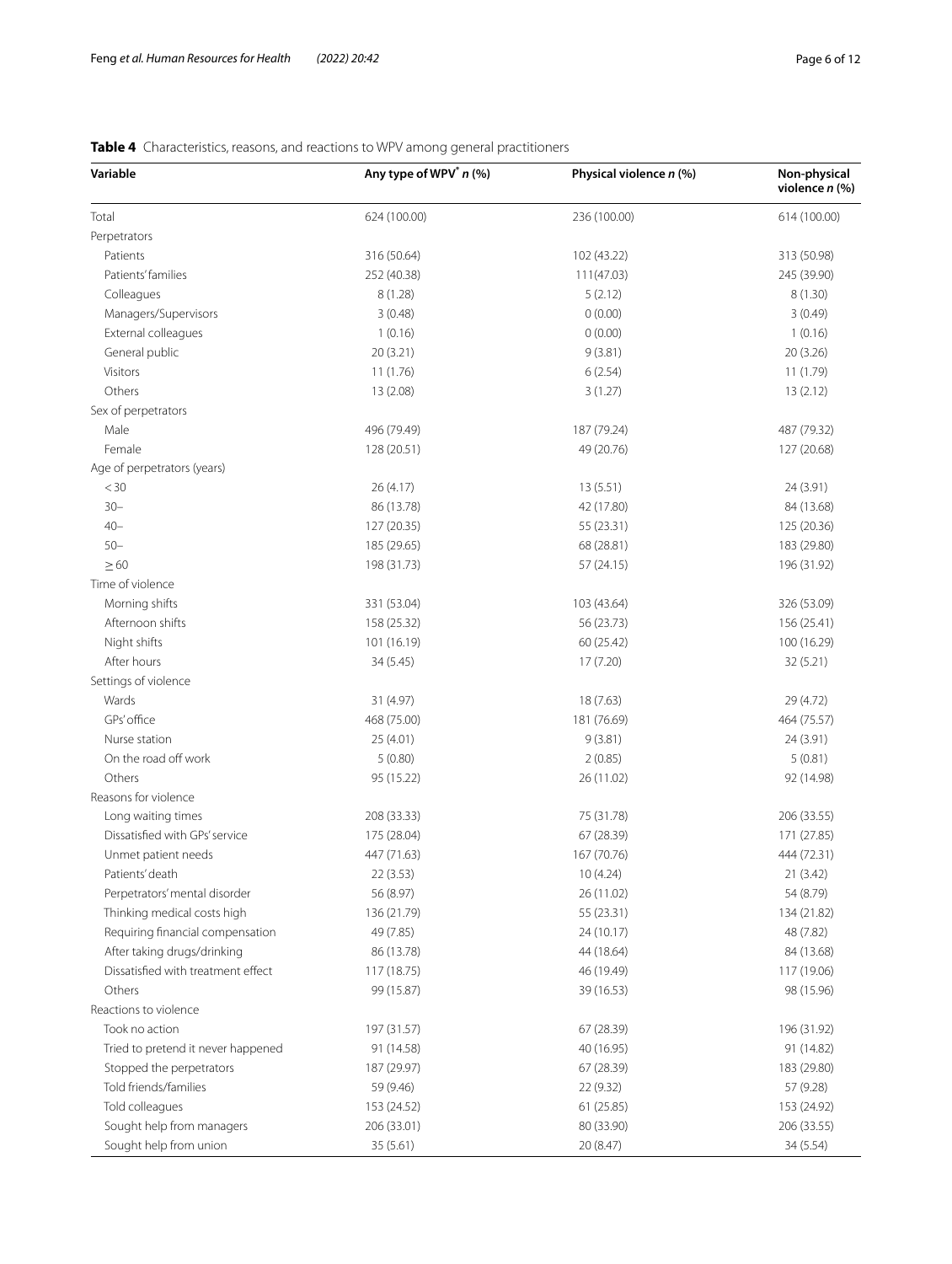| Variable                        | Any type of WPV <sup>*</sup> n (%) | Physical violence n (%) | Non-physical<br>violence $n$ (%) |  |
|---------------------------------|------------------------------------|-------------------------|----------------------------------|--|
| Called the police               | 111 (17.79)                        | 69 (29.24)              | 105 (17.10)                      |  |
| Transferred to another position | 5(0.80)                            | 3(1.27)                 | 5(0.81)                          |  |
| Completed a WPV report          | 71 (11.38)                         | 29 (12.29)              | 71 (11.56)                       |  |
| Prosecuted                      | 4(0.64)                            | 3(1.27)                 | 4(0.65)                          |  |
| Others                          | 64 (10.26)                         | 22(9.32)                | 64 (10.42)                       |  |

# **Table 4** (continued)

*WPV* workplace violence, *GPs* general practitioners

∗ Includes those who experienced only physical, only non-physical, or both types of workplace violence

practised in the rural area ( $OR = 0.67$ ), did home-visiting occasionally (OR=0.62), worked in fair (OR=0.68) or good (OR=0.62) environments, had a fair (OR=0.49) or good  $(OR=0.23)$  relationship with patients, and worked in a fair ( $OR = 0.66$ ) or good ( $OR = 0.64$ ) practice environment were less likely to experience any type of WPV. By contrast, GPs who served over 20 patients per day (20–: OR = 1.38;  $\geq$  40: OR = 2.11) and occasionally  $(OR = 4.27)$  or frequently  $(OR = 6.30)$  worked overtime were more likely to be exposed to any type of WPV.

Compared with results for any type of WPV, more infuencing factors for non-physical violence were found. Except for the factors mentioned above, GPs who had higher education levels (bachelor degree:  $OR = 1.37$ ; master degree or higher:  $OR = 1.72$ ) were more likely to experience non-physical violence. And GPs who had more opportunities for occupational development (middle:  $OR = 0.81$ ; high:  $OR = 0.70$ ) were less likely to be exposed to non-physical violence.

Intriguingly, having a fair  $(OR=0.31)$  or good  $(OR = 0.17)$  colleague relationship could decrease the risk of experiencing physical violence. Furthermore, the logistic regression results reveal sex, daily consultation numbers, work environment, and physician–patient relations were signifcantly associated with all three types of violence.

Table [6](#page-8-0) shows the results of GPs' multivariable stepwise logistic regression analysis by sex. The results indicated that female GPs who worked in rural areas  $(OR=0.57)$ , being in fair ( $OR = 0.57$ ) or good ( $OR = 0.65$ ) work environments, had a fair  $(OR=0.43)$  or good  $(OR=0.23)$ relationship with patients, and worked in fair ( $OR = 0.68$ ) or good  $(OR = 0.56)$  practice environments were less likely to be exposed to any type of WPV. However, female GPs serving more than 40 patients per day  $(OR=2.52)$ were more likely to experience any type of WPV. Compared to female GPs, males were less likely to experience any type of WPV when they did home-visiting occasionally  $(OR = 0.46)$ . Interestingly, the factors associated with female physical violence were interpersonal relationships, including a fair ( $OR = 0.17$ ) or good ( $OR = 0.09$ ) colleague relationship, and fair  $(OR = 0.38)$  or good  $(OR = 0.24)$ physician–patient relations. However, other work-related factors and all demographic characteristics were not statistically signifcantly associated with the prevalence of physical violence in females. Moreover, the education level, practice settings, daily consultation numbers, occupational development opportunities, work environment, and physician–patient relations were signifcantly associated with the prevalence of non-physical violence in females.

# **Discussion**

This is the first national survey of the prevalence of WPV and its influencing factors among Chinese GPs. The survey showed that the prevalence of any type of WPV, non-physical violence, and physical violence was 14.26%, 14.03%, and 5.39%, respectively, and the prevalence varied between sexes.

Compared with the previous studies about WPV among GPs in China [\[6](#page-10-11), [7](#page-10-4), [21,](#page-10-12) [22](#page-10-13)], this study further expanded the fndings of previous reviews in several important aspects. In the previous studies in China, the study population was selected by stratifed random sampling, but was limited to a single province or township institutions. However, our study has investigated diferences in WPV between rural and urban areas, which was a signifcant factor associated with the prevalence of any type of WPV and non-physical violence in the current study. Besides, we observed sex diferences in the factors associated with the three types of WPV.

This study showed that 14.26% of Chinese GPs reported exposure to WPV during the previous 12 months, which was lower than the prevalence rates found in western countries (e.g., Australia, Ireland, Turkey, and the United Kingdom) ranging from 49.5 to 82.8% [[11,](#page-10-16) [12,](#page-10-10) [14](#page-10-17), [16\]](#page-10-18). Nevertheless, sample size, the measurement tools, national healthcare policies, the prevention and control of COVID-19, and socio-cultural diversities in diferent countries may contribute to the diferences.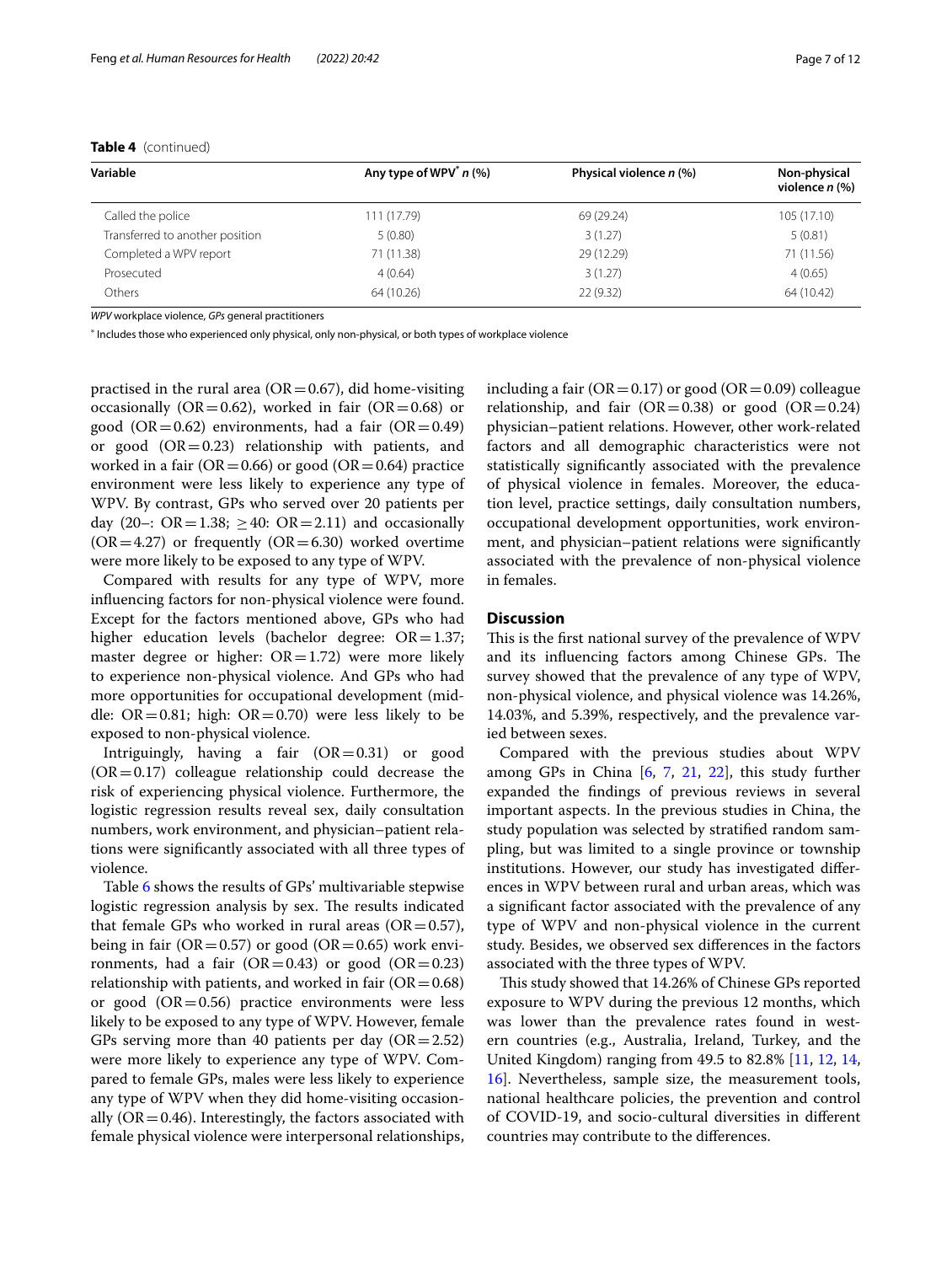| Variable                                                        | Any type of WPV <sup>*a</sup> | Physical violence <sup>b</sup> | Non-physical violence <sup>c</sup> |
|-----------------------------------------------------------------|-------------------------------|--------------------------------|------------------------------------|
| Sex (ref. Male)                                                 |                               |                                |                                    |
| Female                                                          | $0.67(0.55 - 0.80)$           | $0.46(0.35 - 0.62)$            | $0.65(0.54 - 0.79)$                |
| Education level (ref. Associate's degree or vocational diploma) |                               |                                |                                    |
| Bachelor degree                                                 |                               |                                | $1.37(1.08 - 1.74)$                |
| Master degree or higher                                         |                               |                                | $1.72(1.15 - 2.57)$                |
| Practice setting (ref. Urban)                                   |                               |                                |                                    |
| Rural                                                           | $0.67(0.53 - 0.84)$           |                                | $0.68(0.54 - 0.87)$                |
| Daily consultation numbers (ref. < 20)                          |                               |                                |                                    |
| $20 -$                                                          | $1.38(1.08 - 1.76)$           |                                | $1.37(1.07 - 1.76)$                |
| >40                                                             | $2.11(1.65 - 2.69)$           | $1.67(1.17 - 2.39)$            | $2.11(1.64 - 2.70)$                |
| Work overtime (ref. Never)                                      |                               |                                |                                    |
| Occasion                                                        | 4.27 (1.01-17.99)             |                                |                                    |
| Frequent                                                        | $6.30(1.50 - 26.51)$          |                                | 5.98 (1.42-25.28)                  |
| Home visit (ref. Never)                                         |                               |                                |                                    |
| Occasion                                                        | $0.62(0.41 - 0.94)$           |                                | $0.63(0.41 - 0.95)$                |
| Frequent                                                        |                               |                                |                                    |
| Occupational development opportunities (ref. Low)               |                               |                                |                                    |
| Middle                                                          |                               |                                | $0.81(0.66 - 0.98)$                |
| High                                                            |                               |                                | $0.70(0.49 - 0.99)$                |
| Work environment (ref. Bad)                                     |                               |                                |                                    |
| Fair                                                            | $0.68(0.53 - 0.86)$           | $0.65(0.47 - 0.91)$            | $0.70(0.55 - 0.89)$                |
| Good                                                            | $0.62(0.46 - 0.84)$           |                                | $0.69(0.50 - 0.94)$                |
| Relationship between colleagues (ref. Bad)                      |                               |                                |                                    |
| Fair                                                            |                               | $0.31(0.12 - 0.82)$            |                                    |
| Good                                                            |                               | $0.17(0.07 - 0.44)$            |                                    |
| Physician-patient relations (ref. Bad)                          |                               |                                |                                    |
| Fair                                                            | $0.49(0.39 - 0.61)$           | $0.49(0.36 - 0.68)$            | $0.49(0.39 - 0.61)$                |
| Good                                                            | $0.23(0.17 - 0.32)$           | $0.25(0.16 - 0.38)$            | $0.23(0.17-0.32)$                  |
| Practice environment (ref. Bad)                                 |                               |                                |                                    |
| Fair                                                            | $0.66(0.53 - 0.83)$           |                                | $0.69(0.55 - 0.87)$                |
| Good                                                            | $0.64(0.44 - 0.93)$           |                                |                                    |

<span id="page-7-0"></span>**Table 5** Logistic stepwise regression analysis of associated factors for WPV among Chinese general practitioners

*WPV* workplace violence

∗ Includes those who experienced only physical, only non-physical, or both types of workplace violence

 $^{\rm a}$  Adjustment for sex (male, female), practice setting (urban, rural), daily consultation numbers (< 20, 20–,  $\geq$  40), working overtime (never, occasion, frequent), home visit (never, occasion, frequent), work environment (bad, fair, good), physician–patient relations (bad, fair, good), and practice environment (bad, fair, good), which were included in the fnal model during the stepwise process

<sup>b</sup> Adjustment for sex (male, female), daily consultation numbers (<20, 20−, ≥40), work environment (bad, fair, good), relationship between colleagues (bad, fair, good), and physician–patient relations (bad, fair, good), which were included in the fnalmodel during the stepwise process

<sup>c</sup> Adjustment for sex (male, female), education level (associate's degree or vocational diploma, bachelor degree, master degree or higher), practice setting (urban, rural), daily consultation numbers (<20, 20−, ≥40), working overtime (never, occasion, frequent), home visit (never, occasion, frequent), occupational development opportunities (fewer, general, more), work environment (bad, fair, good), physician–patient relations (bad, fair, good), and practice environment (bad, fair, good), which were included in the fnal model during the stepwise process

As we observed in Table [4,](#page-5-0) perpetrators were more likely to be middle-aged or older people, which may be related to the professional characteristics of GPs. In China, the gatekeeper's policy and hierarchical medical system were not fully performed in the general population strictly [[25,](#page-10-19) [26](#page-10-20)]. Many middle-aged or older residents were prone to seek medical care from GPs, but

the young generation, was more likely to seek medical help from specialists in higher-level hospitals [[27\]](#page-11-0).

The results of multivariable stepwise logistic regression analysis revealed some interesting fndings. Firstly, GPs who had home-visiting occasionally were less likely to expose to any type of WPV and non-physical violence. This was different from the previous studies  $[28-30]$  $[28-30]$  $[28-30]$ ,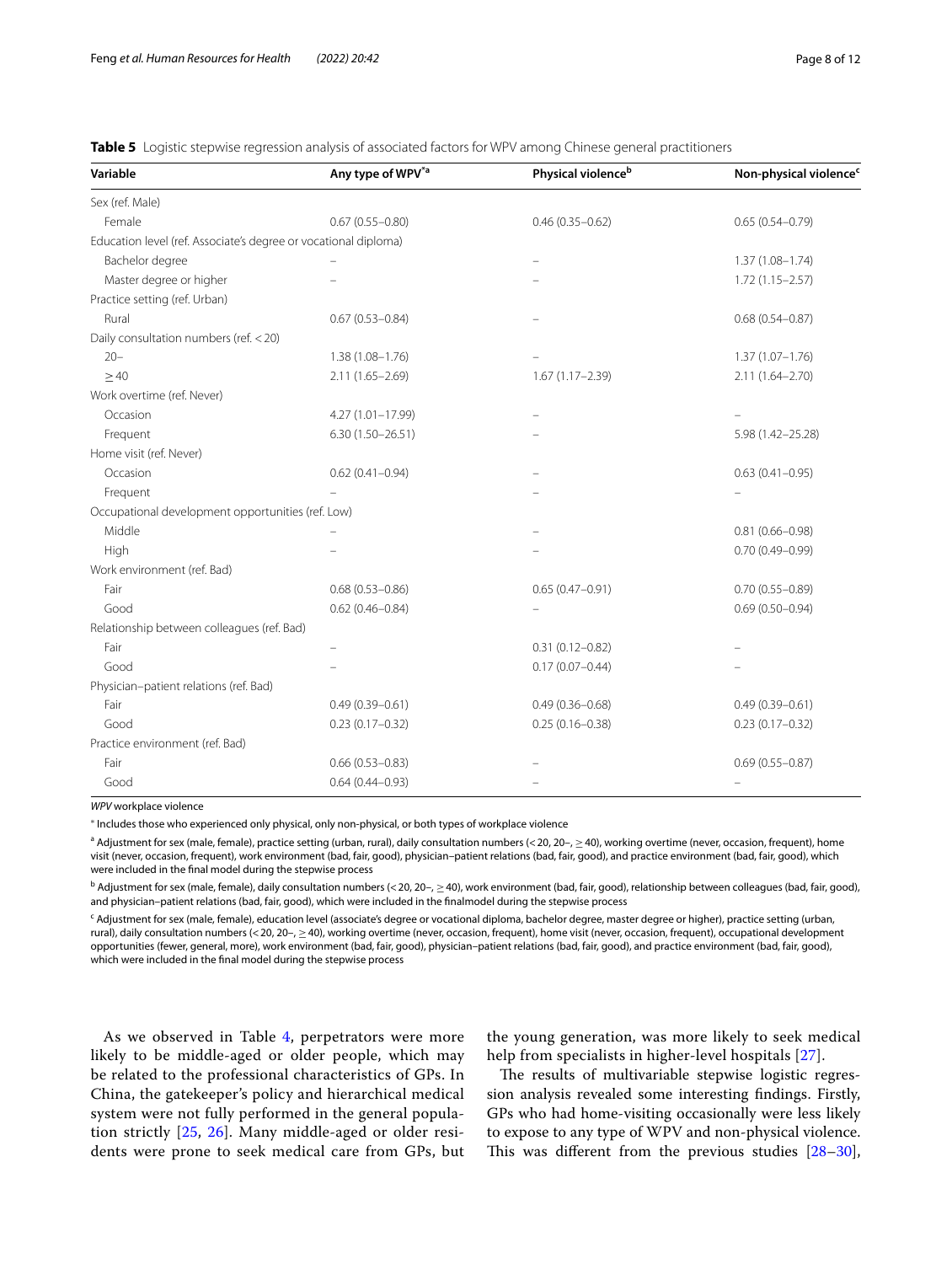| Variable                               | Male                                                            |                                |                                       | Female                        |                                |                           |  |
|----------------------------------------|-----------------------------------------------------------------|--------------------------------|---------------------------------------|-------------------------------|--------------------------------|---------------------------|--|
|                                        | Any type of WPV <sup>*a</sup>                                   | Physical violence <sup>b</sup> | Non-physical<br>violence <sup>c</sup> | Any type of WPV <sup>*d</sup> | Physical violence <sup>e</sup> | Non-physical<br>violencef |  |
|                                        | Education level (ref. Associate's degree or vocational diploma) |                                |                                       |                               |                                |                           |  |
| Bachelor degree                        |                                                                 |                                |                                       |                               |                                | $1.68(1.14 - 2.47)$       |  |
| Master degree or<br>higher             | $\overline{a}$                                                  |                                |                                       |                               |                                | $2.11(1.22 - 3.67)$       |  |
| Practice setting (ref. Urban)          |                                                                 |                                |                                       |                               |                                |                           |  |
| Rural                                  | $0.70(0.52 - 0.94)$                                             |                                | $0.69(0.51 - 0.93)$                   | $0.57(0.37 - 0.86)$           |                                | $0.59(0.38 - 0.89)$       |  |
| Weekly working hours (ref. < 40)       |                                                                 |                                |                                       |                               |                                |                           |  |
| $40 -$                                 |                                                                 | $0.50(0.30 - 0.81)$            |                                       |                               |                                |                           |  |
| $\geq$ 50                              |                                                                 |                                |                                       |                               |                                |                           |  |
| Daily consultation numbers (ref. < 20) |                                                                 |                                |                                       |                               |                                |                           |  |
| $20 -$                                 |                                                                 |                                | $1.41(1.01 - 1.97)$                   |                               |                                |                           |  |
| $\geq$ 40                              | 1.81 (1.29-2.56)                                                |                                | $1.99(1.41 - 2.81)$                   | $2.52(1.76 - 3.63)$           |                                | $2.46(1.71 - 3.55)$       |  |
| Home visit (ref. Never)                |                                                                 |                                |                                       |                               |                                |                           |  |
| Occasion                               | $0.46(0.27 - 0.81)$                                             | $0.42(0.22 - 0.83)$            | $0.45(0.26 - 0.79)$                   |                               |                                |                           |  |
| Frequent                               |                                                                 | $0.44(0.23 - 0.83)$            |                                       |                               |                                |                           |  |
|                                        | Occupational development opportunities (ref. Low)               |                                |                                       |                               |                                |                           |  |
| Middle                                 |                                                                 |                                |                                       |                               |                                |                           |  |
| High                                   |                                                                 |                                |                                       |                               |                                | $0.54(0.32 - 0.91)$       |  |
| Work environment (ref. Bad)            |                                                                 |                                |                                       |                               |                                |                           |  |
| Fair                                   |                                                                 |                                |                                       | $0.57(0.40 - 0.79)$           |                                | $0.55(0.40 - 0.77)$       |  |
| Good                                   | $0.58(0.38 - 0.89)$                                             |                                | $0.57(0.37 - 0.88)$                   | $0.65(0.43 - 1.00)$           |                                | $0.65(0.43 - 0.98)$       |  |
|                                        | Relationship between colleagues (ref. Bad)                      |                                |                                       |                               |                                |                           |  |
| Fair                                   |                                                                 |                                |                                       |                               | $0.17(0.03 - 0.81)$            |                           |  |
| Good                                   |                                                                 | $0.23(0.07 - 0.77)$            |                                       |                               | $0.09(0.02 - 0.41)$            |                           |  |
| Physician-patient relations (ref. Bad) |                                                                 |                                |                                       |                               |                                |                           |  |
| Fair                                   | $0.52(0.38 - 0.72)$                                             | $0.52(0.36 - 0.77)$            | $0.51(0.37 - 0.70)$                   | $0.43(0.31 - 0.60)$           | $0.38(0.23 - 0.62)$            | $0.39(0.29 - 0.53)$       |  |
| Good                                   | $0.22(0.14 - 0.35)$                                             | $0.20(0.12 - 0.36)$            | $0.21(0.13 - 0.34)$                   | $0.23(0.15 - 0.36)$           | $0.24(0.13 - 0.45)$            | $0.19(0.13 - 0.28)$       |  |
| Practice environment (ref. Bad)        |                                                                 |                                |                                       |                               |                                |                           |  |
| Fair                                   | $0.62(0.45 - 0.86)$                                             |                                | $0.61(0.44 - 0.85)$                   | $0.68(0.49 - 0.94)$           |                                |                           |  |
| Good                                   |                                                                 |                                |                                       | $0.56(0.33 - 0.95)$           | $\equiv$                       |                           |  |

<span id="page-8-0"></span>

|  | <b>Table 6</b> Gender-stratified logistic stepwise regression analysis of associated factors for WPV among Chinese general practitioners |  |  |  |  |  |  |  |  |  |  |
|--|------------------------------------------------------------------------------------------------------------------------------------------|--|--|--|--|--|--|--|--|--|--|
|--|------------------------------------------------------------------------------------------------------------------------------------------|--|--|--|--|--|--|--|--|--|--|

*WPV* workplace violence

\* Includes those who experienced only physical, only non-physical, or both types of workplace violence

 $^{\rm a}$  Adjustment for practice setting (urban, rural), daily consultation numbers (< 20, 20–,  $\geq$  40), home visit (never, occasion, frequent), work environment (bad, fair, good), physician–patient relations (bad, fair, good), and practice environment (bad, fair, good), which were included in the fnal model during the stepwise process

 $^{\rm b}$  Adjustment for weekly working hours ( $\leq$ 40, 40–, > 50), home visit (never, occasion, frequent), relationship between colleagues (bad, fair, good), and physician– patient relations (bad, fair, good), which were included in the fnal model during the stepwise process

c Adjustment for practice setting (urban, rural), daily consultation numbers (<20, 20–, ≥40), home visit (never, occasion, frequent), work environment (bad, fair, good), physician–patient relations (bad, fair, good), and practice environment (bad, fair good), which were included in the fnal model during the stepwise process

<sup>d</sup> Adjustment for practice setting (urban, rural), daily consultation numbers (< 20, 20–,  $\geq$  40), work environment (bad, fair, good), physician–patient relations (bad, fair, good), and practice environment (bad, fair, good), which were included in the fnal model during the stepwise process

e Adjustment for relationship between colleagues (bad, fair, good) and physician–patient relations (bad, fair, good), which were included in the final model during the stepwise process

f Adjustment for education level (associate's degree or vocational diploma, bachelor degree, master degree or higher), practice setting (urban, rural), daily consultation numbers (<20, 20−, ≥40), occupational development opportunities (fewer, general, more), work environment (bad, fair, good), and physician–patient relations (bad, fair, good), which were included in the fnal model during the stepwise process

which found GPs who made home visits had an increased chance of an abusive encounter and perception of violence. This could be explained by the close connection built between GPs and patients during home visits. Secondly, GPs who practised in urban settings had more risk of any type of WPV and non-physical violence, which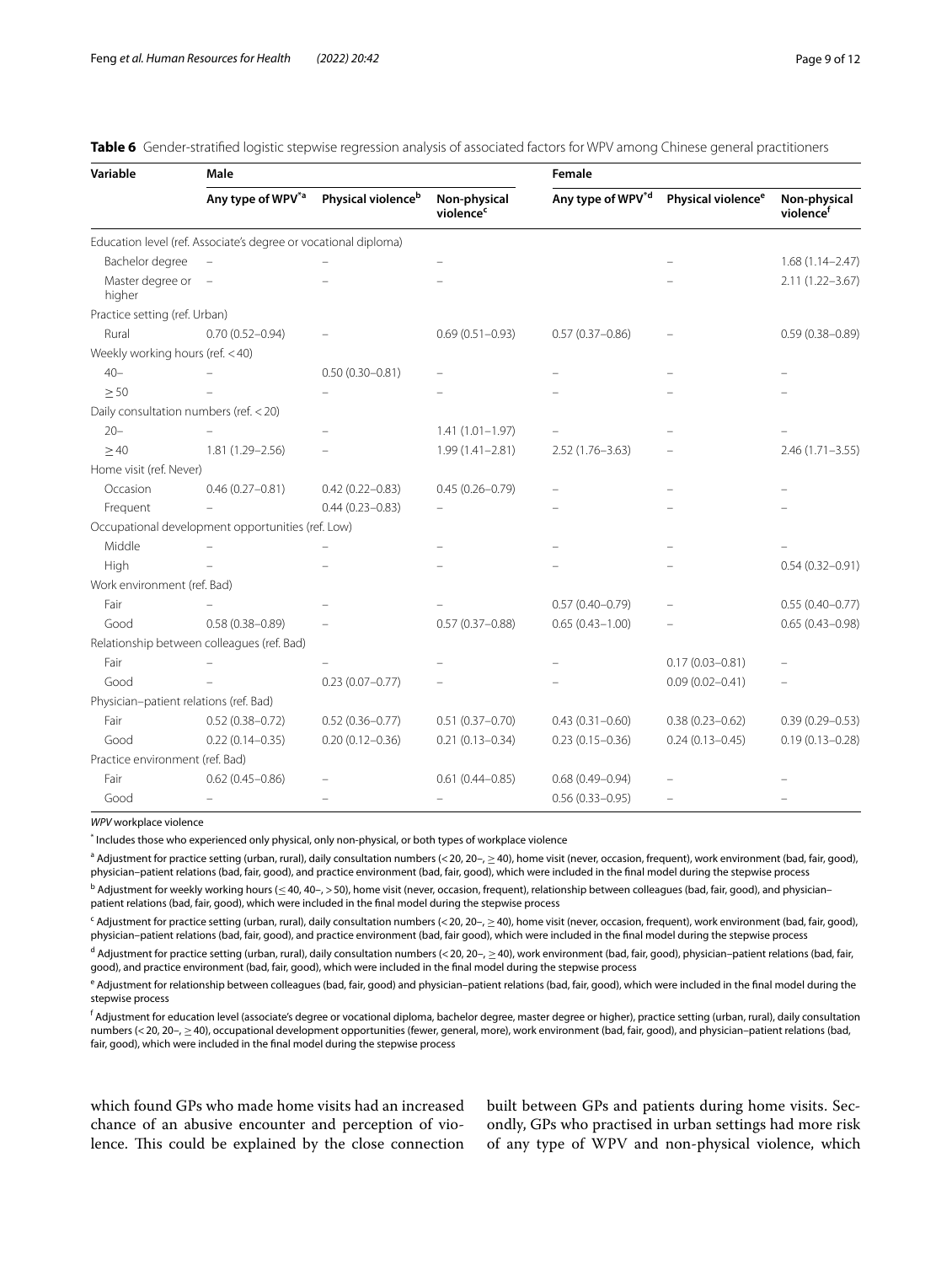was similar to the previous studies [[31,](#page-11-3) [32](#page-11-4)]. Some previous studies have shown patients who were hard to get medical service and got inadequate services are more likely to perpetrate violence [[33,](#page-11-5) [34\]](#page-11-6). However, urban hospitals and community healthcare centres faced a high volume of patient consultations every day due to the high population density that not all the patients can be served properly. Besides, studies have shown that both the education level and GPs diagnosis or treatment competence are lower in townships than in urban medical institutions. Consistently, it was reported that this lack of competence was associated with anger among patients and family members. Thirdly, from the stratified analysis, female physical violence was only infuenced by interpersonal relationships. We reviewed studies and found that female GPs were more likely to feel apprehensive about WPV [\[17](#page-10-21), [32](#page-11-4)], and that might be one reason for the positive efect of good interpersonal relationships. Finally, this study showed that fewer patient consultation numbers per day, improving the work environment, and maintaining good physician–patient relations can reduce the incidence of all three types of WPV.

# **Strengths and limitations**

This is the first investigation of the prevalence of WPV and the relevant determinants among GPs in China at the national level. Secondly, the large sample size signifcantly increased the statistical power to identify determinants influencing WPV among GPs. Thirdly, data collection through universal social networks has greatly improved the response rate of the questionnaire, which makes the survey results and process have promotion signifcance. Finally, the results of this study will contribute to the improvement of existing strategies to reduce WPV in China and provide valuable evidence on the topic for the international general practice research feld.

Some limitations should be acknowledged in our research. First of all, this was a cross-sectional survey, and the causal relationship between variables cannot be established; therefore, further longitudinal studies on such relationship are needed. Secondly, the data were obtained through self-reported, and the respondents inevitably had recall bias, which may overestimate the outcome. Thirdly, potential factors (such as personality traits, training programs, and the supervisory system) for WPV among GPs were more than listed in the questionnaire, and we cannot identify all of them. Fourthly, the generalization of the data to other populations in China, particularly other provincial administrative regions with least GDP out of sample may be limited. Finally, the COVID-19 control and prevention may infuence the measurement of work-related factors. Thus, the impacts of COVID-19 from the relationship between work-related factors and WPV against GPs were unavoidable, because it has not been considered in the questionnaire.

The information on WPV was collected using a standardized scale by self-reporting. Although the scale of WPV was relatively objective and specifc, the prevalence could have been underestimated. As we only investigated currently on-post GPs, turnover for violence and absence due to injury or even murder in WPV may be reasons for under-reporting WPV. More objective measurement tools such as the WPV surveillance system are needed in the future.

# **Implications for research and practice**

This research is the largest-scale cross-sectional study at the national level, revealing the prevalence and relevant determinants of WPV among Chinese GPs. However, the following aspects can be improved. First, the problems of horizontal violence among GPs, such as bullying and discrimination, were not given attention in this study. In addition, additional prospective cohort studies need to be conducted to clarify the causal relationship between these associated factors and WPV.

For policymakers, this study found that good physician–patient relations, good work environments, and occasional home visits were of great signifcance to reduce the incidence of WPV. Good incentive policies and stronger legal protections were related to a lower incidence of WPV in China. Thus, it is necessary to consider these views in the health policy-making process.

# **Conclusion**

The prevalence of WPV among GPs in China is comparatively low compared with other countries. The most common type of violence is verbal abuse, followed by threats, verbal sexual harassment, physical assault, and sexual assault. The perpetrators are mainly patients and males, and the main reasons for WPV among GPs are unmet patient needs, long waiting times, and being dissatisfed with GPs' service. GPs who are male, practising in urban areas, with more patient consultation numbers, and working overtime frequently are more likely to be exposed to WPV; however, GPs who are working in a good work environment, in a good practice environment, with good physician–patient relations, and have homevisiting occasionally can reduce the risk of experiencing WPV.

#### **Abbreviations**

CHCs: Community health centres; CIs: Confdence intervals; GPs: General practitioners; ORs: Odds ratios; SD: Standard error; SPSS: Statistical Package for Social Sciences; WHO: World Health Organization; WPV: Workplace violence.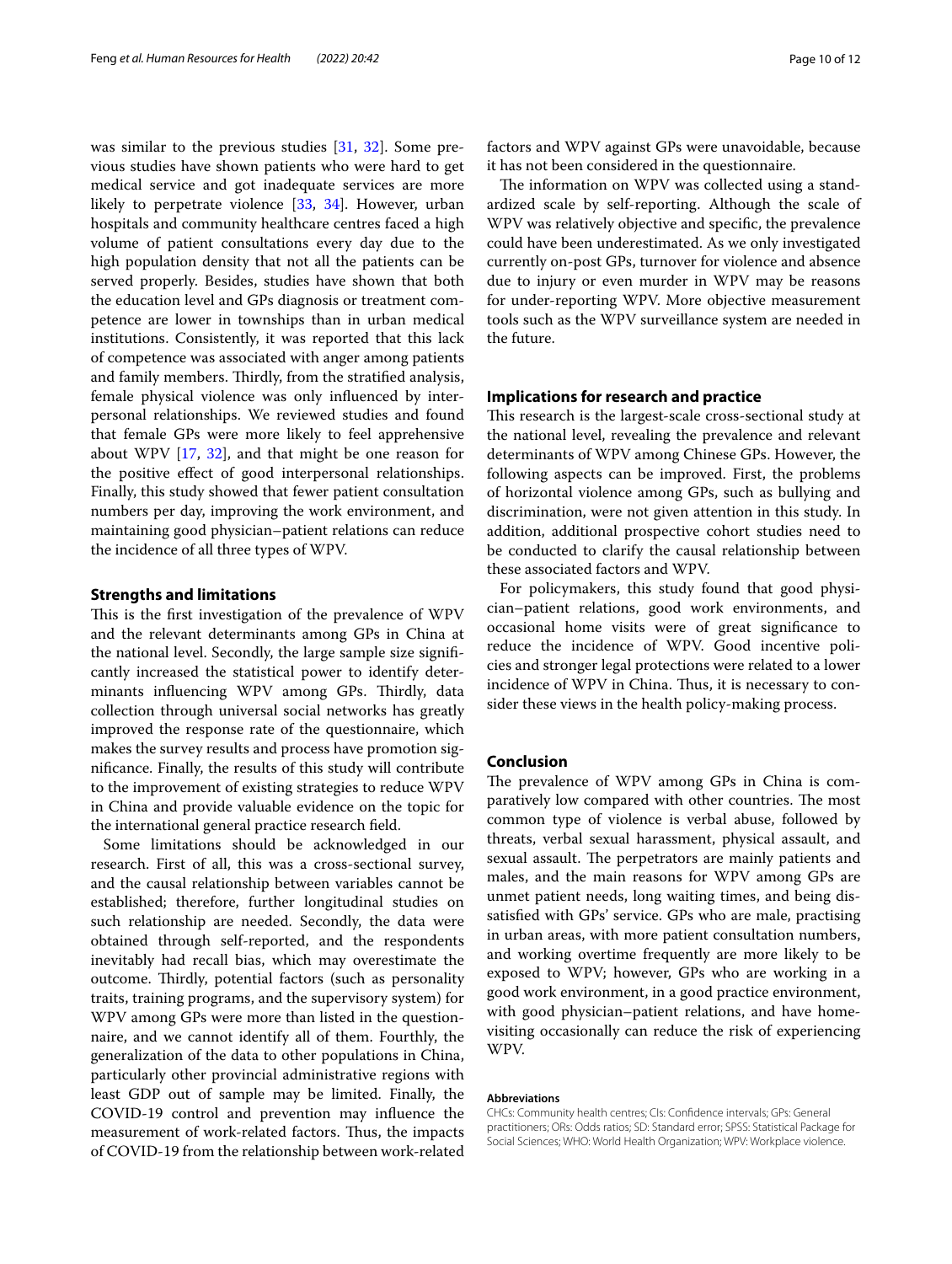#### **Acknowledgements**

We would like to thank the GPs who participated in this research and staff members of the Chinese Community Health Care Association involved in this study for their efforts in the data collection.

#### **Author contributions**

JF, ZHL, and YG conceived and designed the study. SJY, HJ, XS, YLZ, MYY, XM, HKD, WQX, YZ, TTY, and CS participated in the acquisition of data. JF and ZHL analyzed the data. SJY, FJC, ZXL, and YG gave advice on methodology. JF and ZHL wrote the draft of the paper. All authors contributed to writing, reviewing, or revising the paper and read and approved the fnal manuscript. YG is the guarantor of this work and has full access to all the data in the study and takes responsibility for its integrity and the accuracy of the data analysis. All authors read and approved the fnal manuscript.

#### **Funding**

This study was supported by the National Key Research and Development Plan of China (2020YFC2006000), Hainan Provincial Science and Technology Major Project (ZDKJ202004), Key Laboratory of Emergency and Trauma (Hainan Medical University), Ministry of Education (Grant. KLET-202103), and the Fundamental Research Funds for the Central Universities, Huazhong University of Science and Technology (2020kfyXJJS059). The funders had no role in study design, data collection and analysis, decision to publish, or preparation of the manuscript.

### **Availability of data and materials**

Data may be made available by contacting the corresponding author.

# **Declarations**

#### **Ethics approval and consent to participate**

This study was approved by the ethics committee of Tongji Medical College Institutional Review Board, Huazhong University of Science and Technology, Wuhan, China (No. [2021] IEC (S099)). Written informed consent was obtained from all survey participants.

#### **Consent for publication**

Not applicable.

#### **Competing interests**

We declared that we have no conflicts of interest.

# **Author details**

<sup>1</sup> Department of Social Medicine and Health Management, School of Public Health, Tongji Medical College, Huazhong University of Science and Technology, Wuhan, Hubei, China. <sup>2</sup> Department of Emergency Medicine, Hunan Provincial People's Hospital/The First Affiliated Hospital, Hunan Normal University, Changsha, Hunan, China. <sup>3</sup> Key Laboratory of Emergency and Trauma of Ministry of Education, Hainan Medical University, Haikou, Hainan, China. 4 <sup>4</sup> Centre for Alcohol Policy Research, School of Psychology and Public Health, La Trobe University, Melbourne, VIC, Australia. <sup>5</sup> Centre for Health Equity, Melbourne School of Population and Global Health, University of Melbourne, Melbourne, VIC, Australia. <sup>6</sup>Shouyilu Street Community Health Service Center, Wuhan, Hubei, China. <sup>7</sup> Department of Nutrition, Henan Provincial People's Hospital and Zhengzhou University People's Hospital, Zhengzhou, Henan, China. <sup>8</sup>Union Hospital, Tongji Medical College, Huazhong University of Science and Technology, Wuhan, Hubei, China.

# Received: 7 January 2022 Accepted: 29 April 2022<br>Published online: 16 May 2022

#### **References**

<span id="page-10-0"></span>International Labour Office, International Council of Nurses, World Health Organization, Public Services International. Framework guidelines for addressing workplace violence in the health sector. Geneva: World Health Organization; 2002.

- <span id="page-10-1"></span>2. Magin PJ, May J, McElduff P, et al. Occupational violence in general practice: a whole-of-practice problem. Results of a cross-sectional study. Aust Health Rev. 2011;35(1):75–80.
- <span id="page-10-2"></span>3. World Health Organization. Preventing violence against health workers. Geneva: World Health Organization; 2021.
- <span id="page-10-3"></span>4. Nøland ST, Taipale H, Mahmood JI, et al. Analysis of career stage, gender, and personality and workplace violence in a 20-Year Nationwide Cohort of Physicians in Norway. JAMA Netw Open. 2021;4(6):e2114749.
- Liu J, Gan Y, Jiang H, et al. Prevalence of workplace violence against healthcare workers: a systematic review and meta-analysis. Occup Environ Med. 2019;76(12):927–37.
- <span id="page-10-11"></span>6. Gan Y, Li L, Jiang H, et al. Prevalence and risk factors associated with workplace violence against general practitioners in Hubei, China. Am J Public Health. 2018;108(9):1223–6.
- <span id="page-10-4"></span>7. Zhao S, Qu L, Liu H, et al. Coping with workplace violence against general practitioners and nurses in Heilongjiang Province, China: social supports and prevention strategies. PLoS ONE. 2016;11(6):e0157897.
- <span id="page-10-5"></span>8. Eneroth M, Gustafsson Senden M, et al. Threats or violence from patients was associated with turnover intention among foreign-born GPs - a comparison of four workplace factors associated with attitudes of wanting to quit one's job as a GP. Scand J Prim Health Care. 2017;35(2):208–13.
- <span id="page-10-7"></span>9. Forrest LE, Herath PM, McRae IS, et al. A national survey of general practitioners' experiences of patient-initiated aggression in Australia. Med J Aust. 2011;194(11):605–8.
- 10. Dimitrova DD, Kyrov LK, Ivanova NG. Violence towards doctors in Bulgaria—pilot results on general practitioners views. Folia Med. 2011;53(4):66–73.
- <span id="page-10-16"></span>11. Aydin B, Kartal M, Midik O, et al. Violence against general practitioners in Turkey. J Interpers Violence. 2009;24(12):1980–95.
- <span id="page-10-10"></span>12. Koritsas S, Coles J, Boyle M, et al. Prevalence and predictors of occupational violence and aggression towards GPs: a cross-sectional study. Br J Gen Pract. 2007;57(545):967–70.
- <span id="page-10-8"></span>13. Gale C, Arroll B, Coverdale J. Aggressive acts by patients against general practitioners in New Zealand: one-year prevalence. N Z Med J. 2006;119(1237):U2050.
- <span id="page-10-17"></span>14. Chambers F, Kelly M. Violence at work: the experience of general practice receptionists. Ir Med J. 2006;99(6):169–71.
- <span id="page-10-9"></span>15. Magin PJ, Adams J, Sibbritt DW, et al. Experiences of occupational violence in Australian urban general practice: a cross-sectional study of GPs. Med J Aust. 2005;183(7):352–6.
- <span id="page-10-18"></span>16. Alexander C, Fraser J. Occupational violence in an Australian healthcare setting: implications for managers. J Healthc Manag. 2004;49(6):377–90 (**discussion 391-2**).
- <span id="page-10-21"></span>17. Tolhurst H, Baker L, Murray G, et al. Rural general practitioner experience of work-related violence in Australia. Aust J Rural Health. 2003;11(5):231–6.
- 18. Ness GJ, House A, Ness AR. Aggression and violent behaviour in general practice: population based survey in the north of England. BMJ. 2000;320(7247):1447–8.
- 19. Hobbs FD. Violence in general practice: a survey of general practitioners' views. BMJ. 1991;302(6772):329–32.
- <span id="page-10-6"></span>20. D'Urso P, Hobbs R. Aggression and the general practitioner. BMJ. 1989;298(6666):97–8.
- <span id="page-10-12"></span>21. Li P, Xing K, Qiao H, et al. Psychological violence against general practitioners and nurses in Chinese township hospitals: incidence and implications. Health Qual Life Outcomes. 2018;16(1):117.
- <span id="page-10-13"></span>22. Xing K, Jiao M, Ma H, et al. Physical violence against general practitioners and nurses in Chinese Township Hospitals: a cross-sectional survey. PLoS ONE. 2015;10(11):e0142954.
- <span id="page-10-14"></span>23. Wang PX, Wang MZ, Hu GX, et al. Study on the relationship between workplace violence and work ability among health care professionals in Shangqiu City. J Hyg Res. 2006;35(4):472–5.
- <span id="page-10-15"></span>24. Tong C, Cui C, Li Y, et al. The effect of workplace violence on depressive symptoms and the mediating role of psychological capital in Chinese Township General Practitioners and Nurses: a cross-sectional study. Psychiatry Investig. 2019;16(12):896–903.
- <span id="page-10-19"></span>25. Wang RH, Wang SP. The role of general practitioners in China's medical and health system. Chin Gen Pract. 2020;23(04):388-94+402.
- <span id="page-10-20"></span>26. Gan Y, Li W, Cao S, et al. Patients' willingness on community health centers as gatekeepers and associated factors in Shenzhen, China: a cross-sectional study. Medicine. 2016;95(14):e3261.